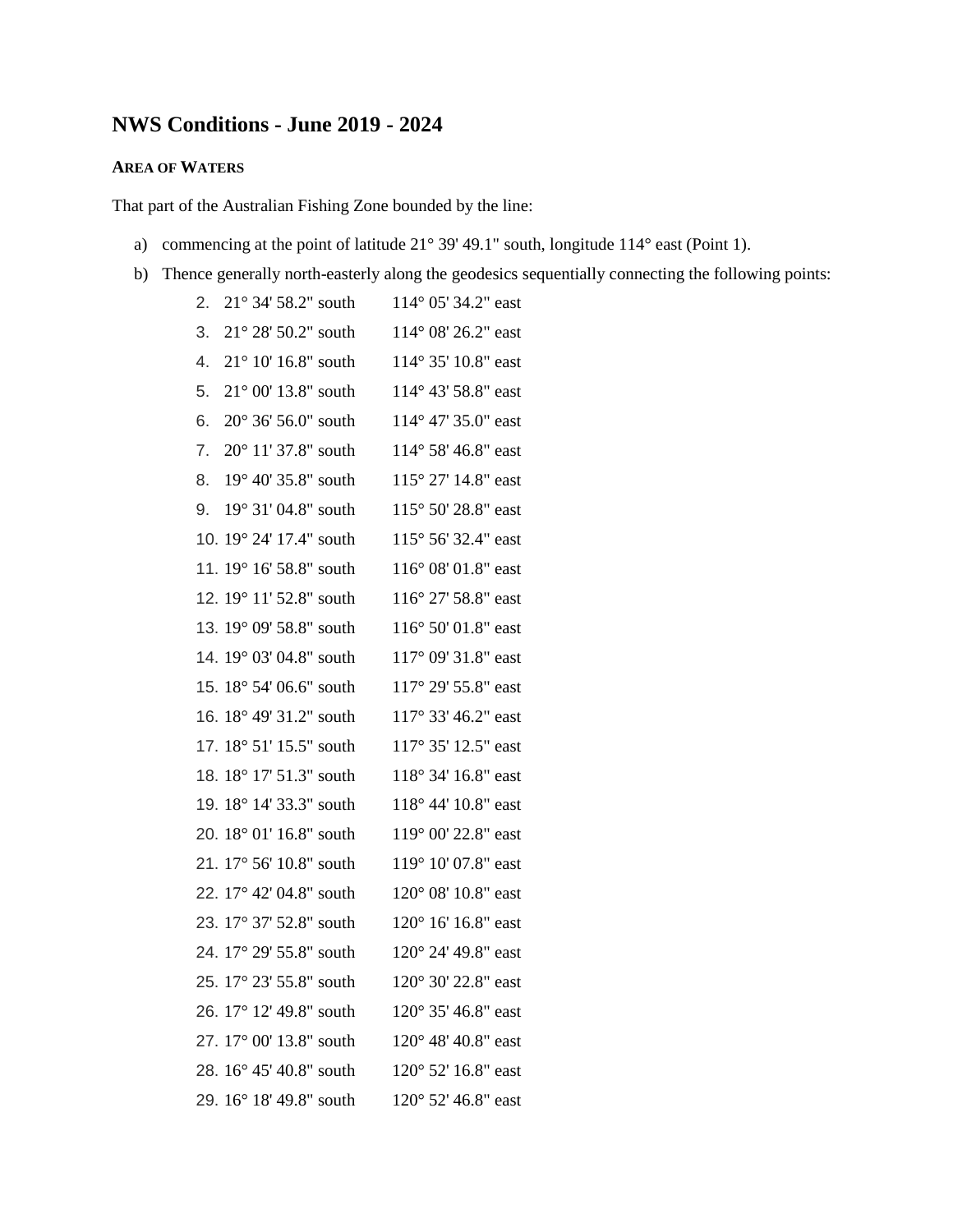| 30. 15° 48′ 04.8″ south | 120° 59′ 22.1″ east |
|-------------------------|---------------------|
| 31. 15° 36' 26.4" south | 121° 08' 50.4" east |
| 32. 15° 23' 32.2" south | 121° 26' 32.2" east |
| 33. 14° 58' 43.8" south | 121° 40' 34.8" east |
| 34. 14° 54' 12.0" south | 121° 55' 07.8" east |
| 35. 14° 46' 52.8" south | 122° 08' 46.8" east |
| 36. 14° 25' 52.8" south | 122° 34' 25.8" east |
| 37. 14° 23' 10.8" south | 122° 44' 28.8" east |
| 38. 14° 14' 47.2" south | 122° 51' 58.0" east |
| 39. 14° 12' 53.4" south | 123° 13′ 54.9" east |
| 40. 14° 04' 07.8" south | 123° 24' 49.8" east |
| 41. 14° 03' 04.8" south | 123° 33' 49.8" east |
| 42. 13° 57' 45.0" south | 123° 40' 45.6" east |
| 43. 13° 44′ 05.1" south | 123° 42' 42.1" east |
| 44. 13° 36' 42.7" south | 123° 38' 53.6" east |
| 45. 13° 30' 58.8" south | 123° 41' 10.8" east |
| 46. 13° 31' 25.8" south | 123° 44' 46.8" east |
| 47. 13° 22' 52.8" south | 123° 53' 10.8" east |
| 48. 13° 21' 31.8" south | 123° 52′ 07.8″ east |
| 49. 13° 14' 37.8" south | 123° 56' 01.8" east |
| 50. 13° 09' 10.2" south | 124° 06' 19.2" east |
| 51. 13° 04' 43.8" south | 124° 09' 49.8" east |
| 52. 13° 02' 55.8" south | 124° 08' 19.8" east |
| 53. 13° 02′ 37.8" south | 124° 12′ 04.8" east |
|                         |                     |

c) Thence generally north-westerly, northerly, and westerly along the geodesics sequentially connecting the following points:

| 54. 12° 57' 58.8" south | 124° 11' 01.8" east          |
|-------------------------|------------------------------|
| 55. 12° 55' 25.8" south | 124° 14′ 16.8" east          |
| 56. 12° 51' 31.8" south | $124^{\circ}$ 10' 34.8" east |
| 57. 12° 50' 01.8" south | 124° 13′ 39.3″ east          |
| 58. 12° 48' 40.8" south | 124° 11′ 37.8" east          |
| 59. 12°42′ 40.8" south  | $124^{\circ}$ 13' 43.8" east |
| 60. 12° 39' 27.3" south | 124° 11' 42.3" east          |
| 61. 12° 49' 32.9" south | 124° 02′ 08.1″ east          |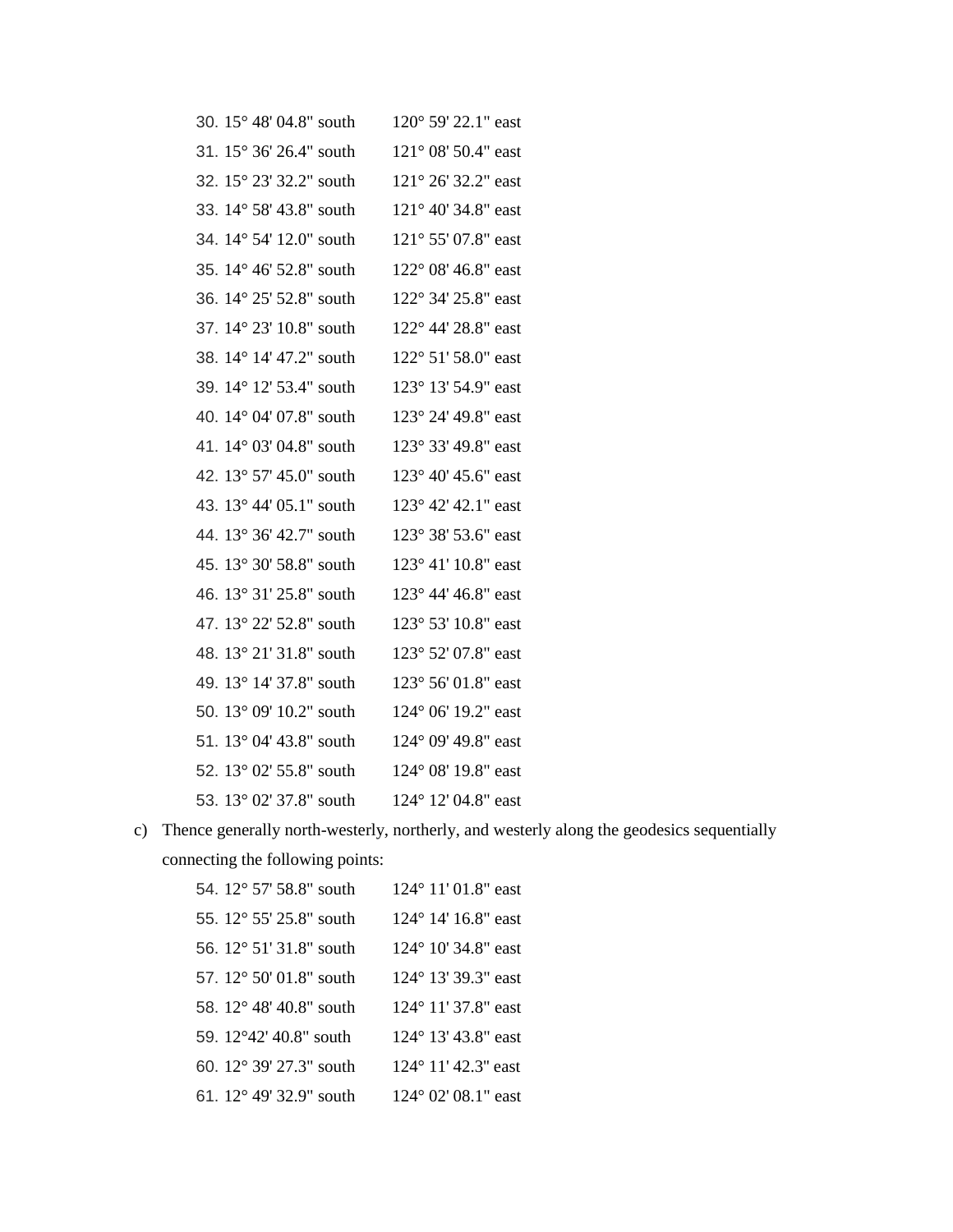| 62. 12° 47' 34.9" south                   | 123° 49′ 49.2″ east          |
|-------------------------------------------|------------------------------|
| 63. $12^{\circ}$ 45' 40.8" south          | 123° 49′ 07.8″ east          |
| 64. 12° 39′ 58.8″ south                   | 123° 59′ 01.8″ east          |
| 65. 12° 36' 22.8" south                   | 124° 00' 31.8" east          |
| 66. 12° 36' 13.8" south                   | 123° 46' 25.8" east          |
| 67. $12^{\circ}$ 33' $14.6^{\circ}$ south | $123^{\circ}$ 43' 51.9" east |
| 68. 12° 30' 16.9" south                   | 123° 36′ 46.7″ east          |
| 69. 12° 26′ 25.2″ south                   | 123° 34′ 12.5″ east          |
| 70. 12° 23′ 21.4″ south                   | 123° 26′ 24.2″ east          |
| 71. $12^{\circ}$ 23' 06.6" south          | 123° 11′ 55.5″ east          |
| 72. 12° 22' 12.6" south                   | 123° 12′ 05.6" east          |

- d) Thence north-easterly along the geodesic to its intersection with the line twelve nautical miles seaward of the baseline from which the breadth of the territorial sea is measured around Ashmore Islands being the point closest to latitude 12° 17' 40.7"south, longitude 123° 21' 19.3" east (Point 73);
- e) Thence generally north-easterly, northerly, north-westerly, westerly , south westerly, southerly and south-easterly along the line every point on which is twelve nautical miles seaward of the baseline from which the breadth of the territorial sea is measured, around Ashmore Islands, to the point of latitude 12° 29' 52.12" south, longitude 123° 06' 08.36" east (Point C);
- f) Thence south-westerly along the geodesic to the point of latitude 12° 30' south, longitude 123° 06' east
- g) Thence south-westerly along the geodesic to the point of latitude 13° 15' south, longitude 121° 49' east (Point Z87);
- h) Thence south-westerly along the geodesic to the point of latitude  $13^{\circ}$  56' 31.7" south, longitude 120° 00' 46.9" east (Point Z88);
- i) Thence north-westerly along the arc of a circle with a radius of 200 nautical miles drawn through the following points to the point of latitude  $13^{\circ}$  40' 34.1" south, longitude  $119^{\circ}$  28' 46.1" east (Point Z92)

Z89. 13° 53' 03.7" south 119° 52' 30.7" east Z90. 13° 49' 14.5" south 119° 44' 24.5" east Z91. 13° 45' 04.5" south 119° 36' 29.3" east

- j) Thence north-westerly along the geodesic to the point of latitude  $13^{\circ} 36' 30.2"$  south, longitude 119° 22' 08.7" east (Point Z93) ;
- k) Thence north-westerly along the arc of a circle with a radius of 200 nautical miles drawn through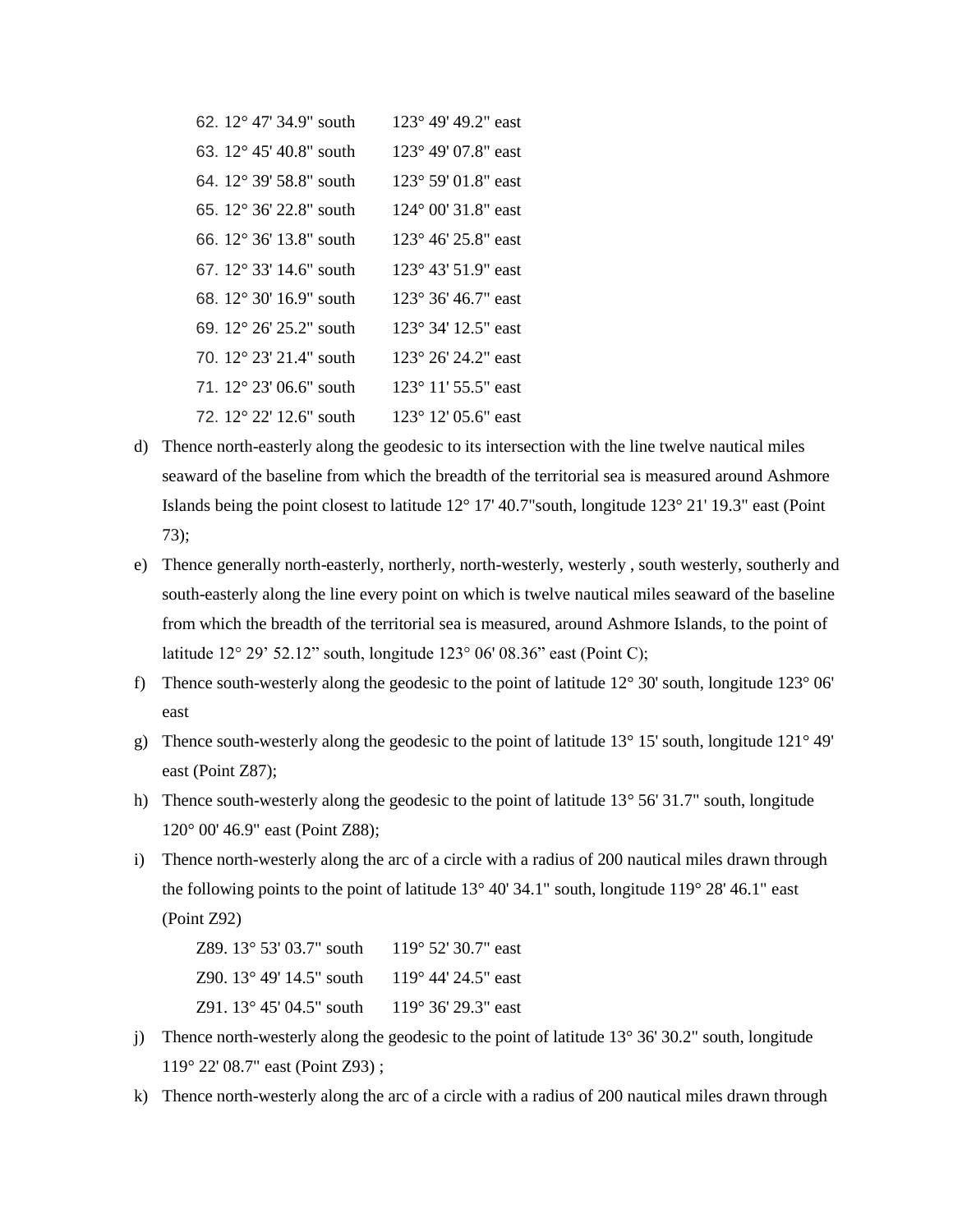the following points to the point of latitude  $13^{\circ}$  18' 43.8" south, longitude  $118^{\circ}$  32' 28.3" east (Point Z99):

| Z94. $13^{\circ}$ 34' 26.1" south | $119^{\circ}$ 13' 33.5" east |
|-----------------------------------|------------------------------|
| Z95. 13° 32′ 00.1" south          | $119^{\circ}$ 05' 04.4" east |
| Z96. 13° 29' 12.5" south          | $118^{\circ}$ 56' 42.4" east |
| Z97. 13° 26' 03.7" south          | 118° 48′ 28.4″ east          |
| Z98. 13° 22' 34.0" south          | $118^{\circ}$ 40' 23.4" east |

- l) Thence north-westerly along the arc of a circle with a radius of 200 nautical miles to its intersection with the AFZ closest to the point of latitude 13° 15' 20.3" south, longitude 118° 26' 07.1" east (Point 74);
- m) Thence generally south-westerly and southerly along the outer limit of the AFZ to the intersection with the meridian of longitude 114° east closest point of latitude 17° 11' 38.5" south, longitude  $114^\circ$  east (Point 75); and
- n) Thence south along that meridian to the point of commencement.

# **Conditions applying to this Fishing Permit**

In addition to the conditions specified by sub section 32(5) of the *Fisheries Management Act 1991,* and the condition in sub section 42(2) to comply with any log book determination, and the condition to comply with any Direction under s41A in accordance with sub section 32(7A), the following conditions are specified for the purposes of sub section  $32(6)$  sub paragraph (a)(i):

*Note: Under sub section 32(8) these conditions may be varied, revoked or a further condition specified by written notice from AFMA.*

By s42B(2) of the Act, Regulations may prescribe conditions that apply to fishing concessions. Regulations have been prescribed in the *Fisheries Management Regulations 1992* providing conditions that apply to this fishing concession in particular:

| <b>Regulation 9AB:</b> | Nominated boat must be used on trip.                                            |
|------------------------|---------------------------------------------------------------------------------|
| <b>Regulation 9D:</b>  | Concession holder to ensure that vessel monitoring system is operational.       |
| Regulation 9F:         | Concession holder to ensure provision for observer and equipment to be carried. |
| Regulation 9G:         | Concession holder to ensure observer enabled to perform functions.              |
| Regulation 9I:         | Fish to be disposed of to fish receiver permit holder.*                         |
| Regulation 9J - 9ZL:   | Catch limits.*                                                                  |
| Regulation 9ZO:        | Prohibited ways of processing fish.                                             |
| <b>Regulation 9ZP:</b> | Removal of shark liver.                                                         |
| <b>Regulation 9ZS:</b> | No interaction with protected organism.                                         |
| <b>Regulation 9ZT:</b> | Recording and reporting interaction with protected organism.                    |
| Regulation 9ZU:        | Reporting interaction with protected organism if protected organism injured.    |
| <b>Regulation 9ZV:</b> | Reporting interaction with protected organism if protected organism killed.     |

\* not applicable to some concessions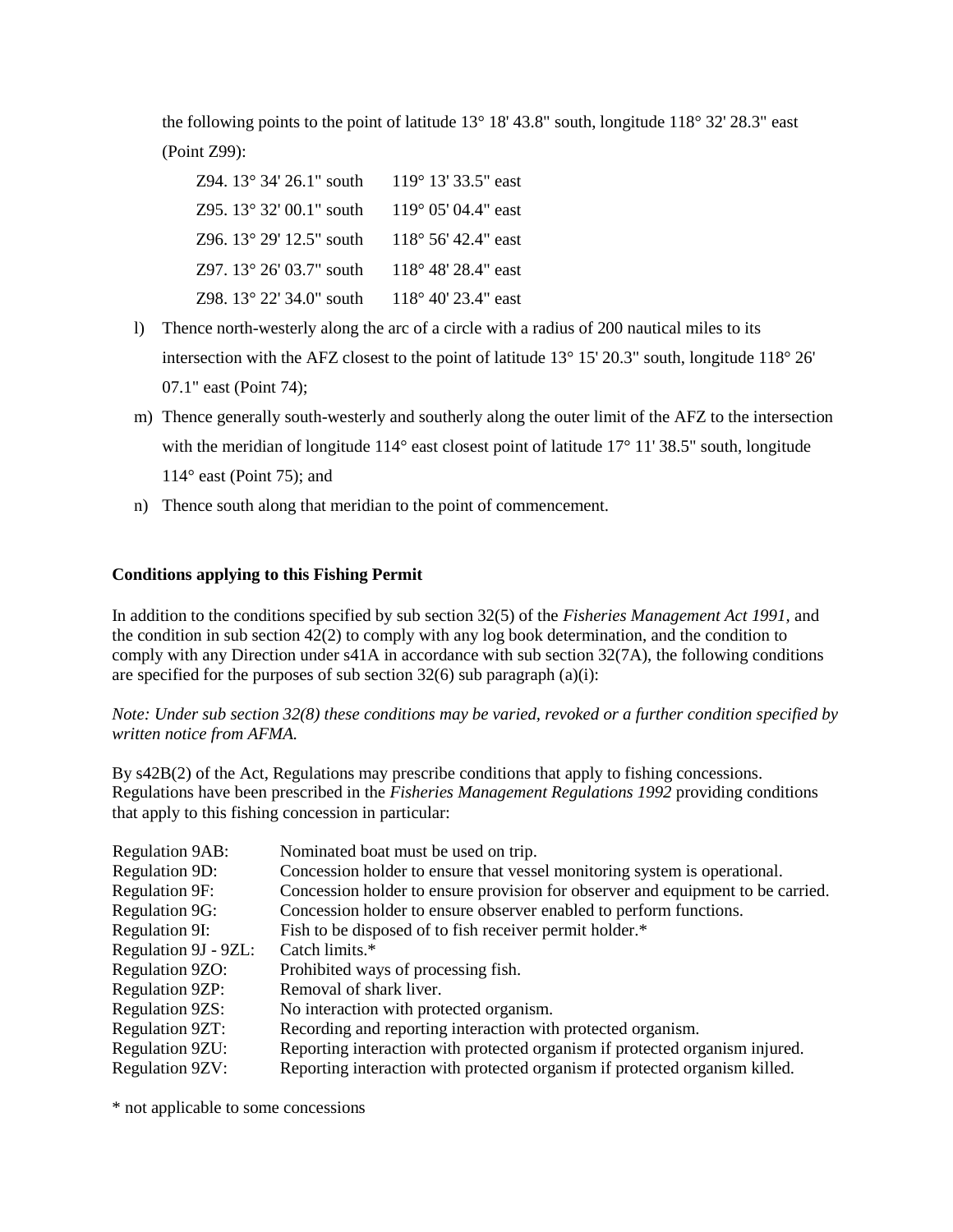#### **AREA LIMITATION**

1. The holder must not fish under this concession outside the area of waters described in this document.

#### **GEAR LIMITATION**

- 2. This concession authorises the use of the following gear only:
	- (a) Trawl.

The trawl net must not have a codend mesh size that exceeds 50 millimetres.

#### **TRANSHIPPING OBLIGATIONS**

- 3. The holder may tranship fish taken by the nominated boat to other boats authorised to receive fish in the area specified in this concession.
- 4. The holder may carry fish received from boats authorised to trawl in the area specified in this concession.

#### **TAKING/CARRYING SHARK OBLIGATIONS**

- 5. The holder must not take deepwater dogfishes of the following species Harrissons Dogfish (*C*. *harrissoni*), Endeavour Dogfish (*C. moluccensis*), Southern Dogfish (*C*. *zeehaani*) and Greeneye Spurdog (*Squalus chloroculus)* - unless;
	- (a) for trips under 6 days the combined amount of these species taken does not exceed 15kg whole weight per day; or
	- (b) for trips over 6 days the combined amount of these species taken does not exceed 90kg whole weight per trip.

In this condition;

- $\Box$  one day is a 24 hour period that commences at 00.01 hours UTC + 10.
- $\Box$  the weights in clauses (a) and (b) apply to all deepwater dogfish of the species specified, including those returned to the water whether alive or dead.

Deepwater dogfishes of the species specified in this condition that are taken alive, must be returned to the water carefully and quickly.

#### **OBSERVER REQUIREMENTS**

- 6. If the holder fishes in the area described in Schedule 2 (area of waters shallower than 200 metres) the holder must carry an AFMA observer on board the nominated boat.
- 7. For all other fishing trips under this fishing permit the holder must, if requested by AFMA, arrange for the carriage of fishery observers (observers) on the nominated boat.
- 8. The holder must ensure that the observer is given reasonable access to all areas and facilities of the boat required to collect data, samples, video footage, photographs and other information required to permit independent assessment of the boat's fishing activities.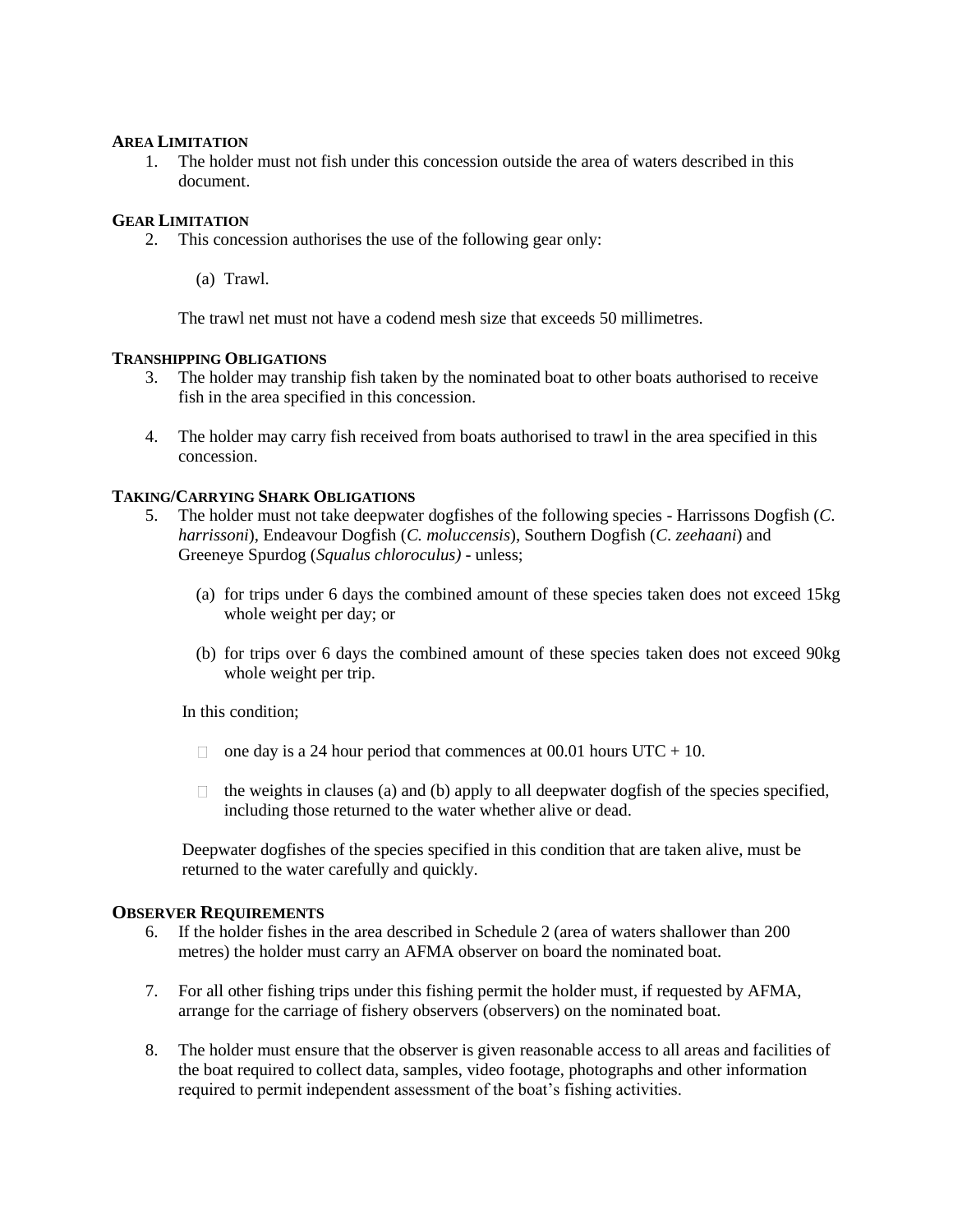- 9. The holder must ensure that the observer is provided with a satisfactory standard of accommodation, meals, medical care and a safe and healthy living and working environment in which the observer is free from harassment and undue influence.
- 10. The holder must make the boat's communication facilities available with reasonable daily access to allow the observer to make scheduled communications.
- 11. The holder must contact the AFMA Western Deepwater Trawl Fishery Manager on (02) 6225 5555 (business hours) or the Observer duty phone on 0427 016 859 (after hours) to arrange for an observer placement as soon as possible and at least 72 hours prior to departure.

*Note: The holder is required to meet the cost of observers. Failure to meet these costs in full may result in this fishing permit being suspended and/or cancelled.*

#### **MOVE ON PROVISIONS**

- 12. For the area of the fishery defined in Schedule 2, if the holder takes more than 50 kilograms of coral and/or sponge in any one shot, then the holder must cease fishing on the nominated boat immediately and not fish at any point within a five nautical mile radius of that shot for five days. As soon as practicable, but in any event no later than 24 hours after the take of 50 kilograms of coral or sponge in any one shot, the holder must notify AFMA's Licensing section. The notification must include details of the shot including the location of the shot. The notice may be made by phone on 1300 723 621 or by email on licensing@afma.gov.au.
- 13. Upon receipt of a notice from AFMA advising that a 50 kilogram limit has been triggered by any boat in the fishery, the holder is prohibited from fishing within five nautical miles of the shot that triggered the limit from the time of receiving the notification for a period of five days.

*Note: For the purposes of these conditions, the precise geographic position of the shot will be determined by the midpoint of the path between the start and end point of the trawl for the purposes of catch and effort reporting.* 

#### **OTHER OBLIGATIONS**

- 14. If a boat is nominated to this concession, at all times when the boat is being used under this concession, the holder must have provided to AFMA a current emergency contact facility for the nominated boat.
- 15. An emergency contact facility must enable AFMA to contact the boat immediately and directly at any time when the boat is at sea, including in the event of an emergency.
- 16. AFMA must be notified immediately of any change in contact details, by fax sent to (02) 6225 5426 or by email to licensing@afma.gov.au and the boat must not depart on a fishing trip unless AFMA has been so notified of the change in contact details.

*Note: The emergency contact facility may take the form of a satellite phone number, or skipper or crew member's mobile phone number - any number that may be used by AFMA to contact the boat while it is at sea at any time, including in the event of an emergency.* 

#### **AGENT OBLIGATIONS**

17. The holder accepts concurrent liability for all conduct by its servants or agents infringing the *Fisheries Management Act 1991* (or the Regulations, Management Plans or concession conditions made by virtue of that Act) who may be engaged by the holder to conduct on the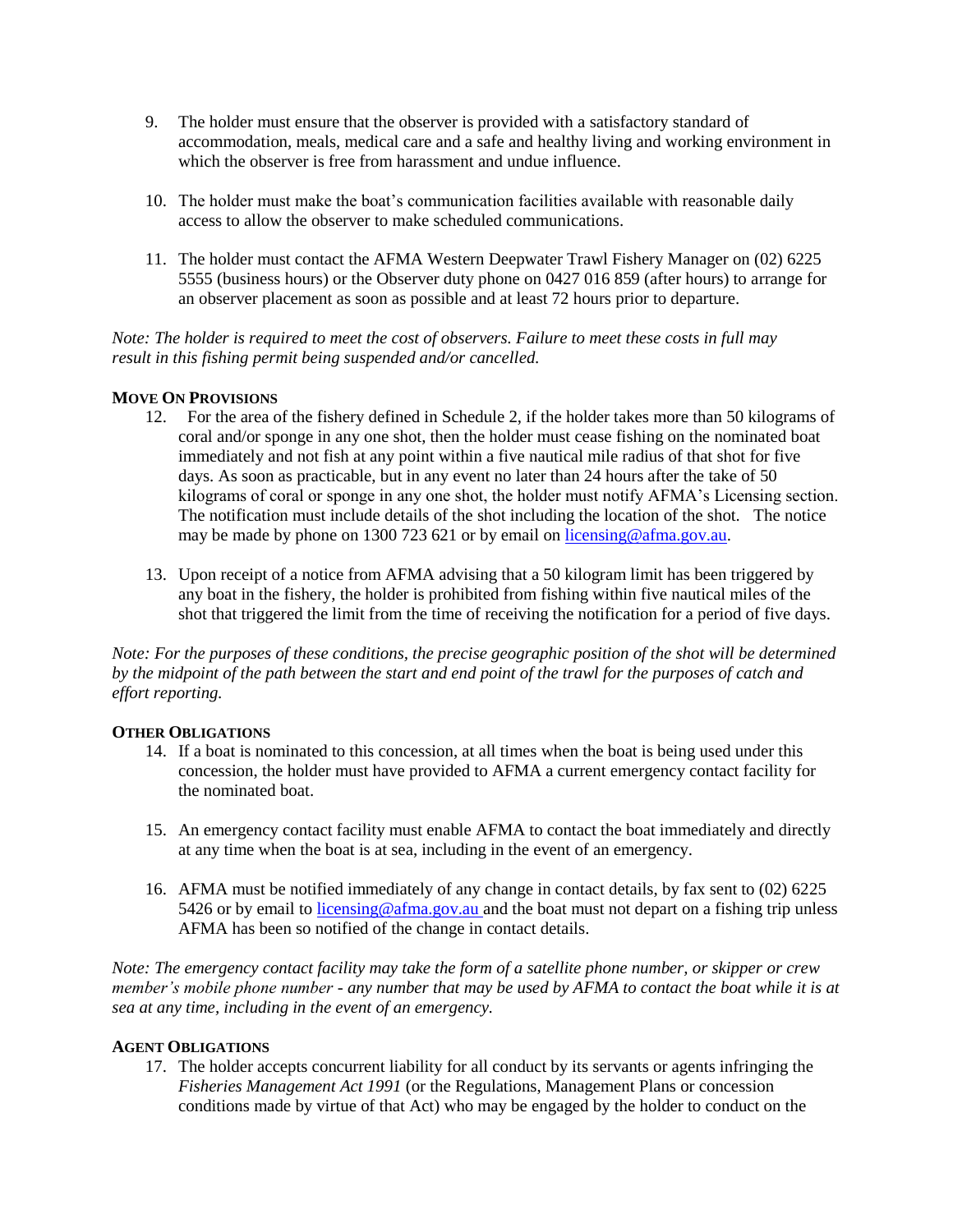holder's behalf activity under this concession.

- 18. Liability for the conduct of the holder's servants or agents arises, even if the conduct may be, or actually is, beyond the scope of the servant or agent's actual or apparent authority where it is a breach that occurs during the conduct of activity authorised by this concession.
- 19. The holder may avoid concurrent liability for conduct whilst conducting activity under this concession if, but only if, the holder can establish that the infringing conduct could not possibly have been prevented by any action or precaution that the holder might have reasonably taken.
- 20. The giving of an indemnity by the servant or agent to the holder for any penalties incurred by the holder, for infringing conduct by the servant or agent is not, of itself, a reasonable precaution to prevent infringing conduct.

#### **TEMPORARY ORDER OBLIGATIONS**

21. The holder must comply with any Temporary Order made under sub section 43(2) of the *Fisheries Management Act 1991* and to the extent that any provision herein is inconsistent with such Temporary Order sub section 43(9) provides that the provision herein is overridden by the Temporary Order until the Temporary Order ceases to have effect*.*

#### **NAVIGATING IN CLOSED ZONES**

22. AFMA may suspend this concession in accordance with this condition, pursuant to section 38(1)(c) of the *Fisheries Management Act 1991,* if it reasonably appears by VMS transmission from the nominated boat, that there is a failure by that boat while in a closed zone for the purposes of regulation 37B of the *Fisheries Management Regulations 1992*, to meet the exempting provisions of sub regulations 37C(2), or (3) or sub regulation 37D(2) or (3)*.* Such suspension will then continue until the concession holder provides a full written explanation, to the satisfaction of the delegate responsible for issuing that suspension, of the lawful reason for the boat being in that closed zone at that time, or until the expiration of the suspension under sub section 38(2); whichever is the earlier.

#### **MANDATORY AFMA SUPPLIED VMS**

- 23. Direction to Fit
	- 1. When directed by AFMA in writing, the concession holder (or a person acting on the holder's behalf) must;
		- a. make available, within 14 days of the date of the written direction, the boat nominated to this concession for the purposes of installation of an AFMA Vessel Monitoring System unit (AFMA VMS unit) by an AFMA approved technician, and
		- b. Provide all reasonable assistance to the AFMA approved technician including (but not limited to);
			- i. the provision of an un-interrupted connection to the boat's main power source, and
			- ii. an appropriate position for the mounting of the AFMA VMS unit.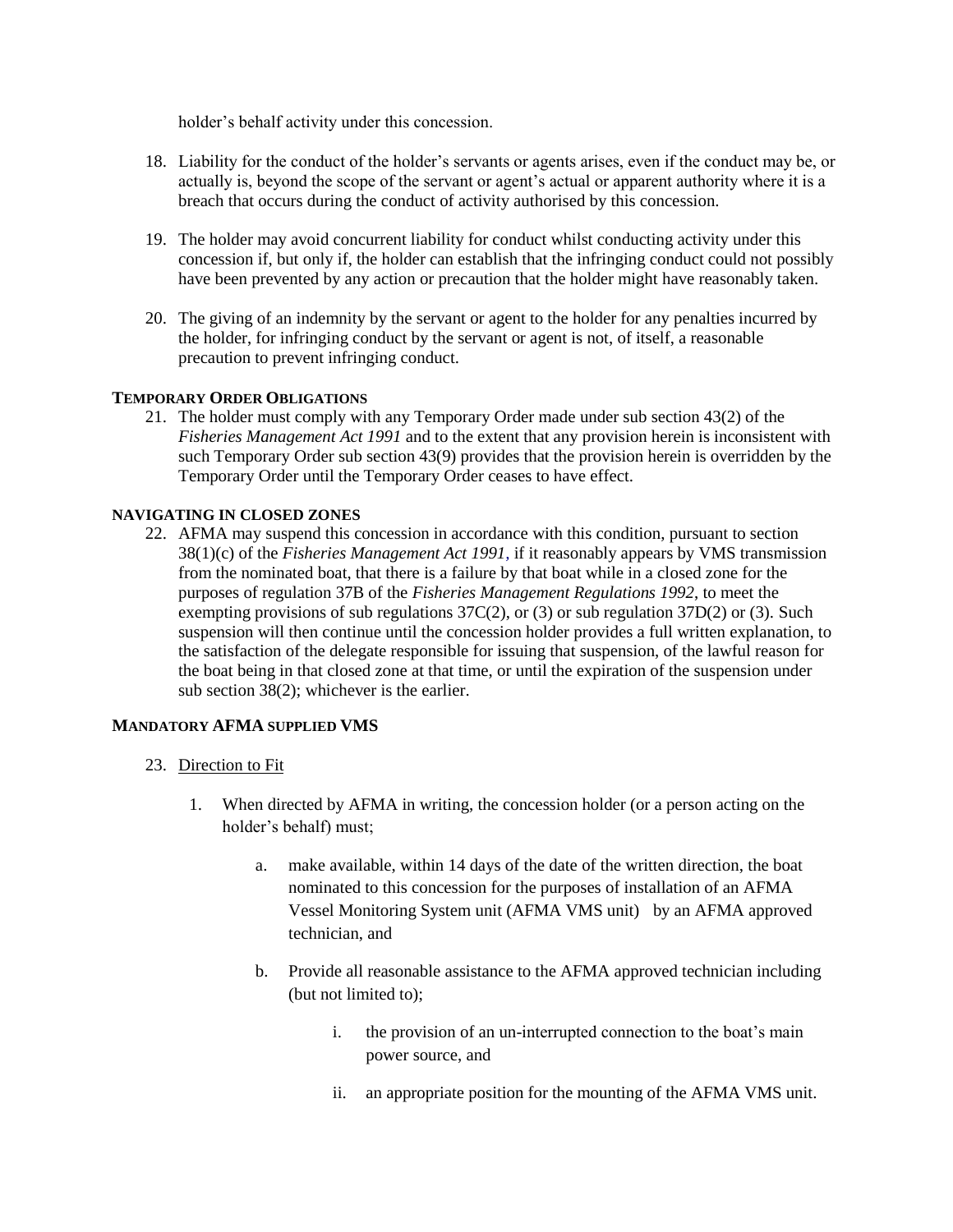- 2. When directed by AFMA in writing, the concession holder (or a person acting on the holder's behalf) must;
	- a. make available, within 14 days of the date of the direction, the boat nominated to this concession for the purposes of removal of the AFMA VMS unit by an AFMA approved technician, and
	- b. Provide all reasonable assistance to the AFMA approved technician.

#### Concession holder must not interfere with AFMA VMS Unit

3. The concession holder (or a person acting on the holder's behalf) must not interfere, or attempt to interfere, with the operation of the AFMA VMS Unit.

# **Definitions:**

# *AFMA VMS Unit Means a Vessel Monitoring System (VMS) unit wholly owned by AFMA, marked with AFMA identifications and supplied by AFMA and fitted by an AFMA approved technician.*

# *Interfere For the purposes of these conditions 'interfere' includes, but is not limited to;*

- *Physical obstruction or removal of the AFMA VMS unit, or*
- *Deliberately disconnecting or otherwise interfering with the power supply to the AFMA VMS unit, or*
- *Deliberate physical interference with the casing or any external or internal components of the AFMA VMS unit.*

# **Notes**

| $38(1)(c)$ of the Fisheries Management Act 1991.                                                                                                                                              |
|-----------------------------------------------------------------------------------------------------------------------------------------------------------------------------------------------|
| - Regardless of AFMA's decision to fit an AFMA VMS unit, the holder<br>must continue to maintain a VMS unit in accordance with regulation 9D<br>of the Fisheries Management Regulations 1992. |
| <b>Remains the property of AFMA</b> - At all times the AFMA VMS unit remains the sole property of AFMA.<br>The holder is liable for any costs incurred as a result of loss or damage          |
|                                                                                                                                                                                               |

#### *to the unit.*

# **HANDLING AND TREATMENT OF BYCATCH**

24. The concession holder (or a person acting on the holder's behalf) must not mistreat bycatch.

# **Definitions:**